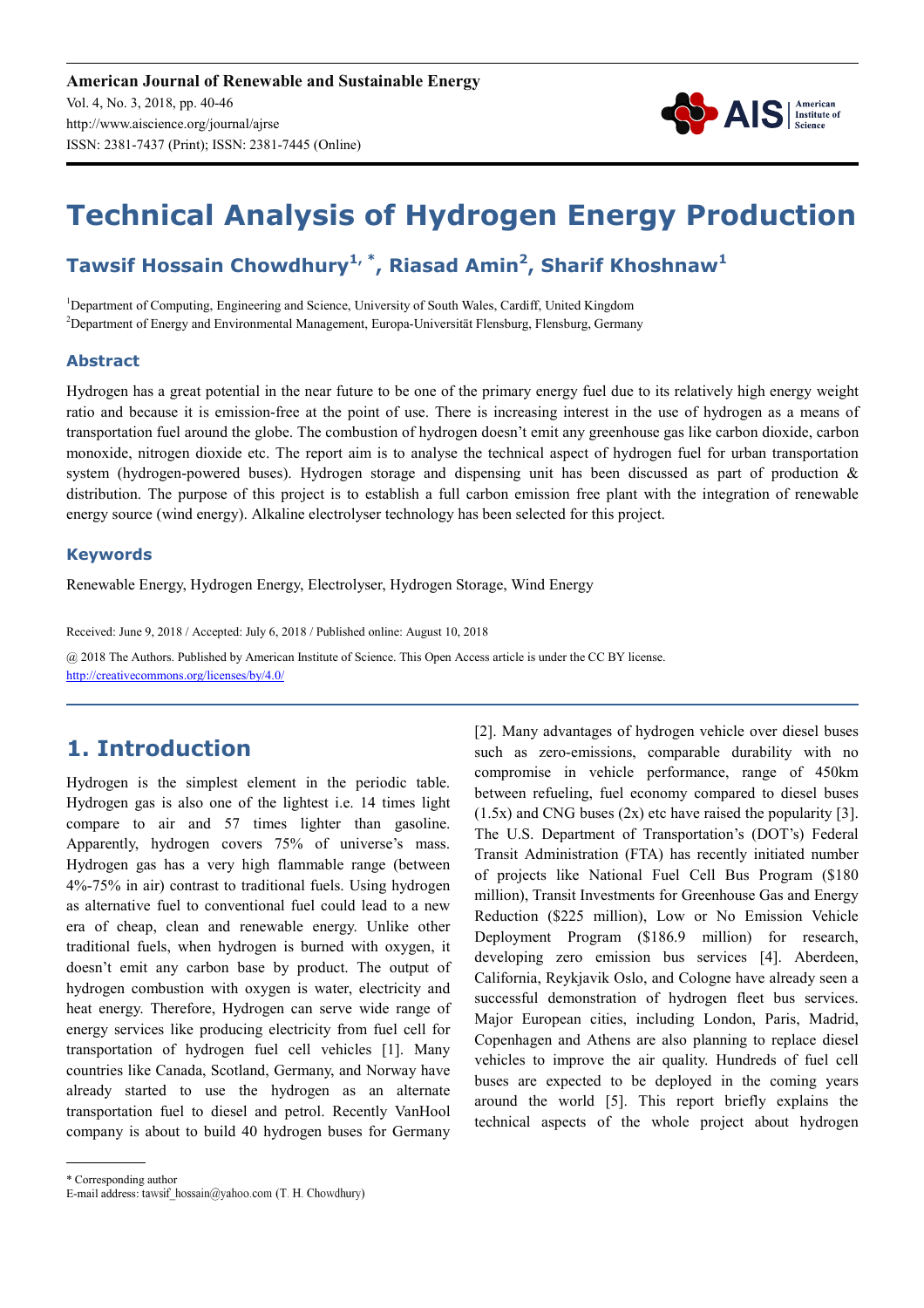production, storage and usage.

## **2. Methodology**

There are many processes available in the market to produce hydrogen. 95% of total world's hydrogen production (65 million tonnes) is done by natural gas reforming/combustion. Another easiest way of producing hydrogen is water Electrolysis. The potential of hydrogen from the renewable energy source (such as solar, wind, hydro etc) is getting popular recently. Different types of electrolyser are used to produce hydrogen depending on the purpose and production target. [6].

Hydrogen can't be found individually in the environment. It is almost always combines with other materials like carbohydrates or water etc. thus it is needed to fabricate hydrogen though a process which requires energy. Later this energy can be recovered via combustion, fuel cell or electrochemically etc. that is the reason why hydrogen is not a source of energy rather it is means of storing energy and often refers to an energy carrier or energy vector.

It is found that the performance of fuel cells is quite good enough to make the commercially viable. Many areas have weak electricity infrastructure, hydrogen can be an alternate solution to these remote areas.

If hydrogen can be produced from renewable sources, then hydrogen can play a significant role to decarbonise our energy system. Hydrogen is easily produced from water by electrolysis, a process which uses electricity to break the bonds between water's constituent elements, hydrogen and oxygen, and releases them as gas. Hydrogen gas can be burned to run buses with almost no negative impact on the environment, unlike power produced by burning fossil fuels. Another fact about hydrogen is that it is the lightest gas thus it rises and disperses rapidly. Hydrogen is non-toxic. 1 kg of hydrogen has about the same energy content as 1 gallon (3.2 kg) of gasoline which means hydrogen has high energy [7].



Figure 1. Process to produce hydrogen and end use.

# **3. Project Description**

The hydrogen can be produced in many ways. Here is this project; renewable energy (wind energy) has been selected as primary source of electricity to feed electrolyser for hydrogen production.

Wind power plant will supply the primary electricity to run the alkaline electrolyser. The additional electricity can be exported to grid if needed. The electrolyser will produce hydrogen gas which will be compressed and stored in a cylinder. Finally this stored hydrogen will be dispensed to hydrogen powered buses. As the end use of hydrogen is fuel cell bus, making the project twice as efficient compare to combustion engine. Though efficiency will be lost in each step and it is necessary to estimate the efficiencies of all steps to calculate the overall efficiency of the project. The loss of energy will start from wind energy (capacity factor 30%), electrolyse (65% efficient), and some energy will be lost during the compression of hydrogen (15%).

#### **3.1. Wind Energy Source**

The plan is to design a carbon free hydrogen production plant to achieve the goal of zero emission. Sustainable energy can be achieved if the energy consumed by the electrolyser is fed by the renewable energy instead of fossil fuel. Target is to run the whole hydrogen plant by renewable energy source for example here wind plant will be used as the main source of electricity. Normally, grid electricity has been using to produce hydrogen in the past. But solar, wind or hydro plant can be used to feed the whole plant. In this project wind has been used over solar because big solar plant requires large land. Other reason to use wind over solar is that in UK the average sunlight is around 2 hrs in winter season which is not enough to run the project on its own. On the other hand, wind is clean and can be restless energysource for long time (if the specific area is windy enough) [8].

Approximately, 16MWh energy is needed to run the big electrolyser every day. Approximately 1MWh energy will be used for other purposes like compression, fuel refilling station etc. Currently production of hydrogen through water electrolysis is considered to have the lowest life cycle GHG emission among all hydrogen pathways. Wind has lower cost of electricity after hydro.



**Figure 2.** Wind energy production for electrolyser.

The potential site should have enough wind speed to run the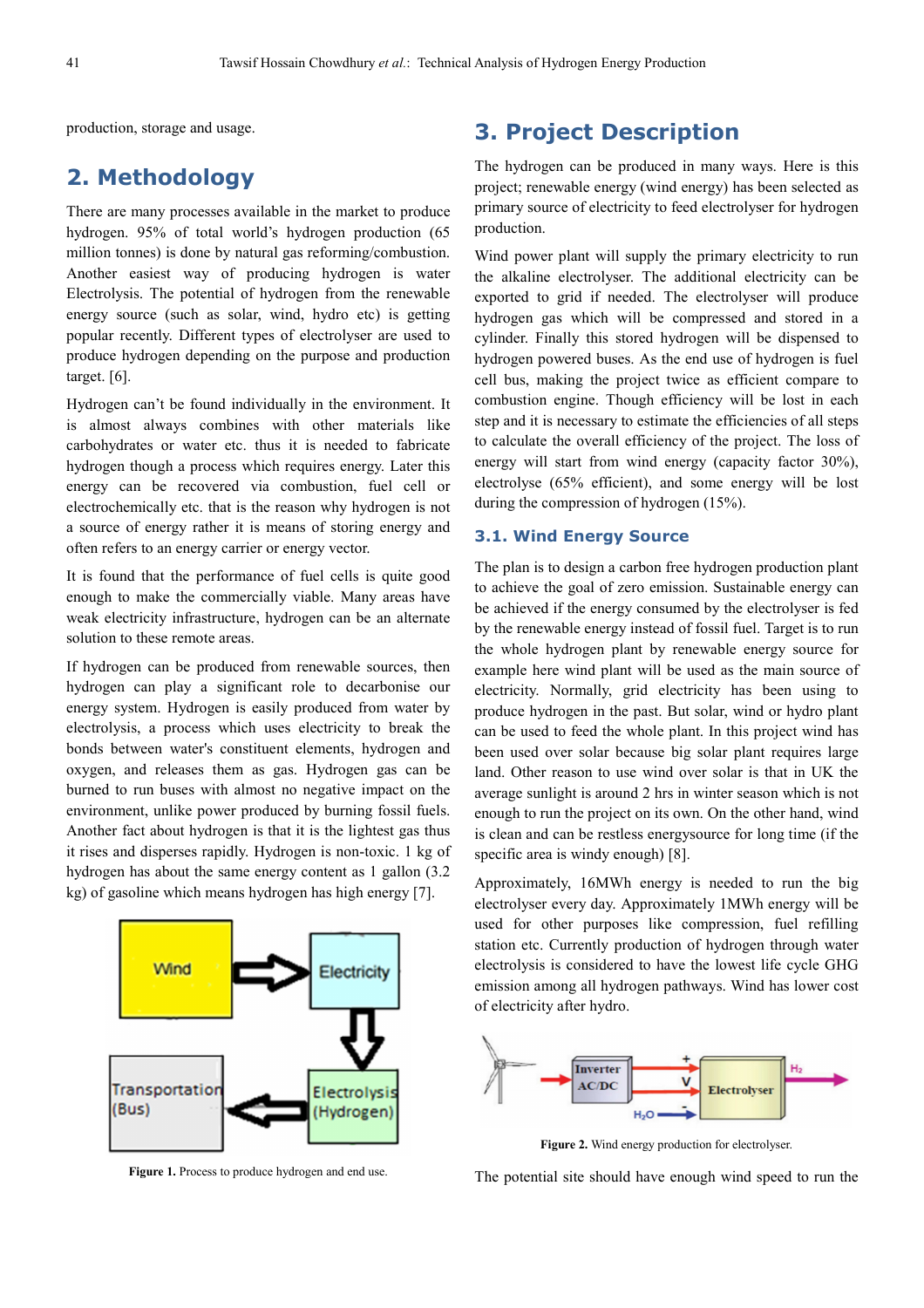turbines. The turbine rating is 3 MW. The capacity factor of the project is considered around 30%. In this system, firstly wind energy is converted into mechanical energy through turbines to produce electricity. An AC/DC converter is required before feed the electrolyser. Then the dc power can be used for water electrolysis process for hydrogen production by passing electricity through two electrodes. The other basic components are grid interconnector, max power tracker, battery bank, power supply control and switch etc. Though, coupling renewable source with water electrolyser is an ongoing research and need further development for better performance [9].

#### **3.2. Water Purification Process**

All the negative and positive charged ions must be removed before the water can be used for hydrogen production. Positively charged ions are known as cations and negatively charged ions are known as anions.

Deionization filtration can be done by exchanging positive hydrogen molecules for the positive contaminants and negative hydroxyl for the negative contaminant molecules in the water. Sodium, calcium, iron, copper are positively charged chemicals whereas iodine, sulphates, chloride are negatively charged contaminants.

Generally this deionization process is done by two oppositely charged ionised resin beds: cationic resin and anionic resin. During exchange of ions, positively charged ions are replaced by the same numbers of hydrogen ions. Hydroxide ions are similarly being replaced by the negatively charged contaminants during ions exchange process. Apparently hydrogen and hydroxide are being introduced in this process to make the water pure for hydrogen production. This is one of the economic solutions for producing high purity water [10].

#### **3.3. Alkaline Water Electrolyser**

Producing hydrogen using alkaline water electrolyser is one of the simple and oldest methods. Currently 95% of hydrogen production is done from fossil fuel like reforming natural gas, gasification of coal etc, with an average worldwide consumption of approximately 40 million tonnes. But recently different types of electrolysers like Alkaline Electrolyser/ Proton Exchange Membrane Electrolyser/ Solid Oxide Electrolyser have been using for hydrogen production for various purpose to reduce the green house gas. The main usage of hydrogen has been in fertilizer industry, pharmaceutical industry, petroleum refining etc so far. But recently researchers have found out that hydrogen can be used as one of the efficient vehicle fuel. The main reason behind that is the output of hydrogen fuel is water which has no harmful impact on the environment.

Alkaline Electrolyser is reliable, safe and well establishes process for hydrogen production in large scale. It has a better overall conversion efficiency of approximately 50%-60%. Compared to the conventional methods of hydrogen production, Alkaline Electrolyser can achieve extremely pure hydrogen production of >99.9% [11].

The basic structure of an alkaline electrolyser consists of a water electrolysis unit, an anode, cathode, an external DC power supply and immersed in a conducting electrolyte. When a DC current is applied through the system, electrons stared to flow from the anode to cathode where they consumed by the hydrogen ions (protons) to form hydrogen gas. To keep the electrical charge in balance, hydroxide ions (anions) move through the electrolyte solution to anode. In the anode section, the OH- ions release electrons which return to the positive terminal of the power source.

KOH is most commonly used conducting electrolyte in this process to avoid the corrosive losses caused by acid electrolytes. Generally Ni (nickel) is used as electrodes as it is low in price and has high activity during hydrogen production. By using diaphragm, gas collectors can receive the oxygen gas and hydrogen gas separately.



**Figure 3.** A schematic illustration of a basic alkaline water electrolysis system.

The processes that take place at the electrode's surface are described below [12]:

Cathode (reduction):  $4H_2O(1) + 4e^- \rightarrow 2H_2(g) + 4OH^-(aq)$ 

Anode (oxidation):  $4OH<sup>-</sup>(aq) \rightarrow O<sub>2</sub>(g) + 2H<sub>2</sub>O(l) + 4e<sup>-</sup>$ 

Overall reaction:  $2H_2O(1) \rightarrow 2H_2(g) + O_2(g)$ 

Though producing hydrogen from water electrolysis is energy intensive procedure, but here the input energy to electrolyser comes from renewable energy to make it fully sustainable energy method. The voltage Requirement to split water is 1.24 V. In every 10°C, the voltage can decrease by 0.82 milivolts (0.82 m V) with rising cell temperature and increases by 44.4 mV per 10°C if the pressure is increased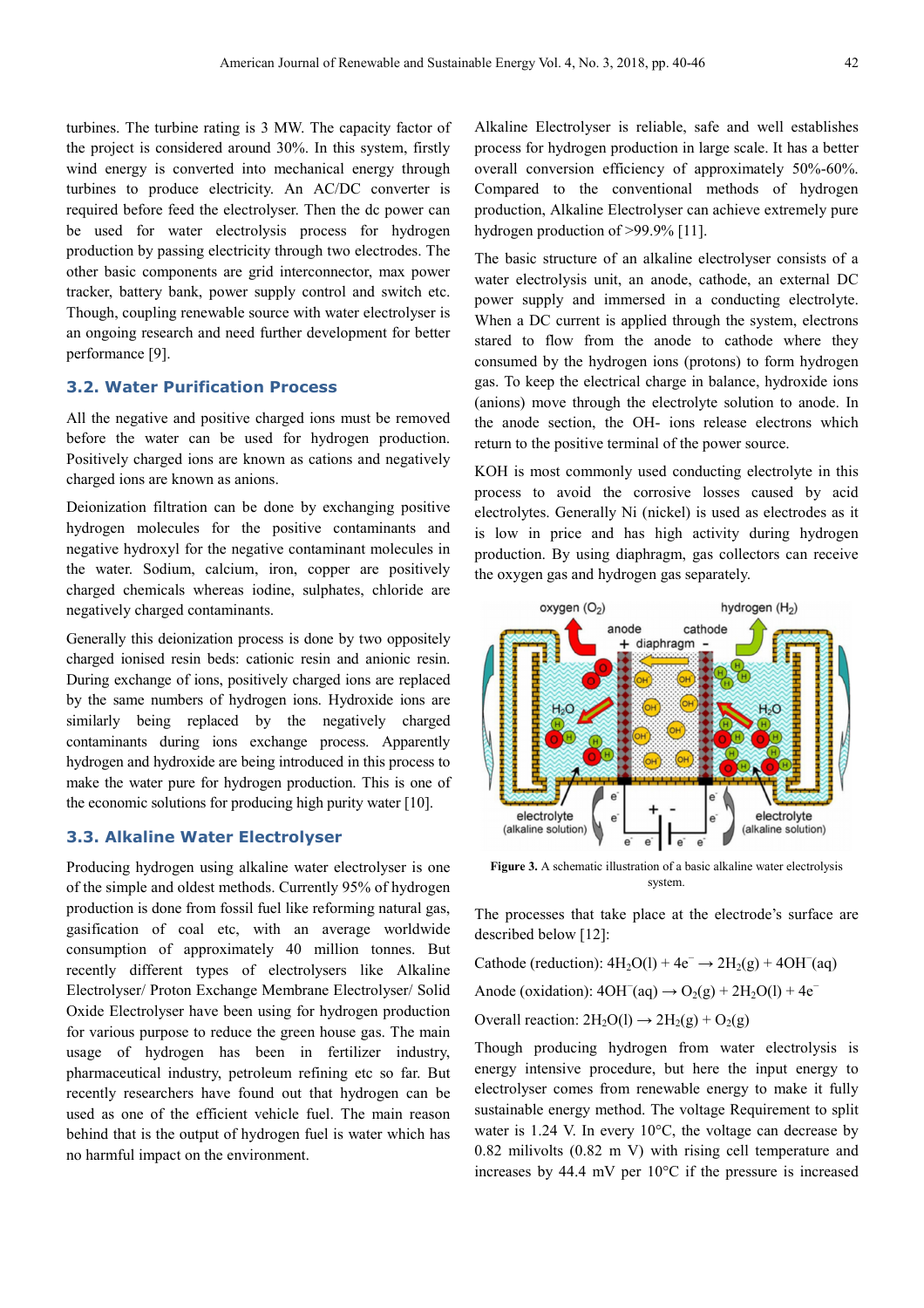ten times. Conventional electrolysers operate at 70°c to 90°c with current densities of around 2 kilo amps per square meter. The alkaline has lower current density capacity than PEM electrolyser. The requirement of the energy input is 4.2kWh - 4.8 kWh for eachcubic meter of hydrogen production. Energy needed for pumping and other stuffs also included in this 4.8 kWh. But sometimes this energy can be for the electrolysis procedure can be varied over a wide range. Higher the flow of current to the system, lower the voltage becomes in relation to it. Thus the efficiency of electrolyser is increased. However, if the input current increased, the current density on the electrodes also increased. This increases the resistance in the electrodes. Electrode thickness therefore is minimized at 0.00001 cm (0.000004 in) or less [13].



Figure 4. Full electrolysis process.

Electricity and deionised water is feed into the alkaline electrolyser as input to split water. After the production of oxygen gas in anode and hydrogen gas in cathode, both gases has been collected through a gas collector. But later it is required to separate KOH and hydrogen gas. To make this hydrogen gas pure up to 99%, deoxidiser and dryer are used. The advantages of alkaline electrolyser are; reliable and safe, most extended technology at a commercial level, still promising and robust process for large scale hydrogen production [14].

Alkaline electrolyser is popular for commercial production of hydrogen in a large scale. NEL A-300 alkaline electrolyser has been selected to the production of hydrogen. This electrolyser runs with DC current and the pressure of hydrogen is around 250 bars after compression. Around 10 litre deionise water is required to produce 1 kg of hydrogen  $[15]$ .

**Table 1.** Specification of NEL alkaline electrolyser.

| <b>Capacity / Nominal Flow Rate</b>   | $A-300$                                        |
|---------------------------------------|------------------------------------------------|
| Capacity range per unit               | $151 - 300$ Nm <sup>3</sup> H <sub>2</sub> /hr |
| DC power consumption                  | $3.8 - 4.4$ kWh/Nm <sup>3</sup> H <sub>2</sub> |
| $H_2$ purity                          | $99.9\% \pm 0.1$                               |
| $H2$ outlet pressure after compressor | Max 250 bar                                    |
| Operating temperature                 | 80 °C                                          |
| Electrolyte                           | 25% KOH aq. solution                           |
| Feed water consumption                | 0.9 litre / $Nm^3 H_2$                         |

NEL alkaline electrolyser has been picked because it requires less time (<10 min) to startup and operates between 20%- 100%. So it can be said that the production will be continuous and never be lower than 20%. The efficiency of a typical commercial water electrolyser is below 80%. The cell efficiency of electrolyser can be limited by overvoltage and parasitic currents. [16].

#### **3.4. Compression and Storage of Hydrogen Gas**

Hydrogen has high energy content by weight, but not by volume, thus makes it particular challenge for storage. Like any other fuel, hydrogen fuel also requires proper storage process. There are many ways available to store hydrogen as mentioned below;

- a. Gaseous Hydrogen
- b. Liquid hydrogen
- c. Metal hydride
- d. Carbon structures etc.
- e. Through other means of chemical storage

Storing Hydrogen in a liquid form is an energy intensive process which can be up to 8.5kWh/kg. The temperature and pressure requirements are 20°K and 0.1 MPa respectively. 25%-30% more energy is needed of its energy content to store hydrogen in liquid form. Cryogenic vessels are generally are used to store liquid fuel which requires very efficient insulator. Storing Hydrogen in a liquid form is an energy intensive process which can be up to 8.5kWh/kg. The temperature and pressure requirements are 20°K and 0.1 MPa respectively. 25%-30% more energy is needed of its energy content to store hydrogen in liquid form. Cryogenic vessels are generally are used to store liquid fuel which requires very efficient insulator. The liquid hydrogen has a gravimetric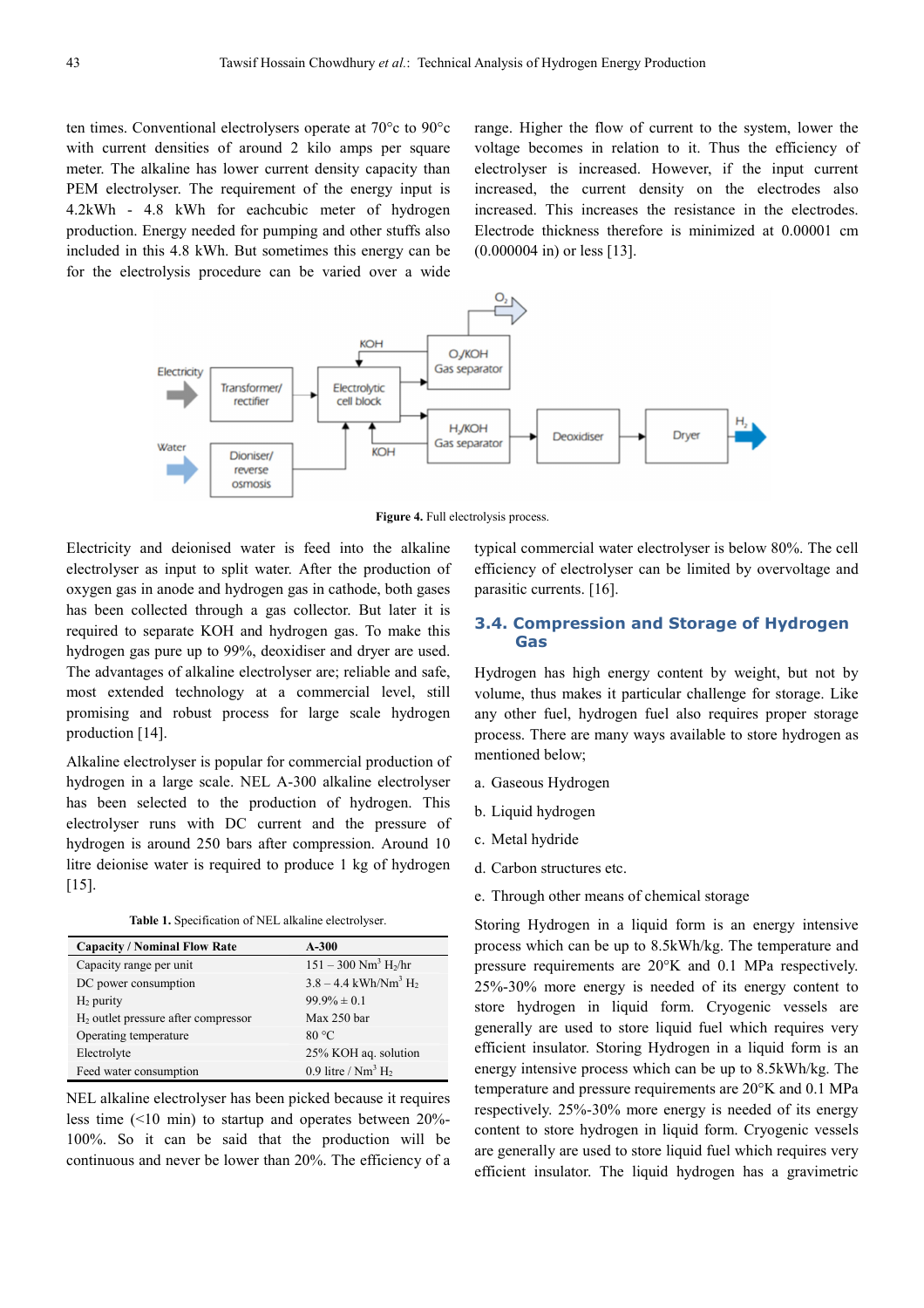density of 7.1 wt%. But liquid form can hold three times more energy than that of petrol in term of volumetric term [17].

Metal hydride offers other effective way of storing hydrogen in a solid form. Under a moderate temperature and pressure the hydrogen combines with some certain alloys. Though this reaction is reversible but conventional hydrides requires high temperature to release the hydrogen makes it non convenient for vehicle application. Metal hydrides show better volumetric performance but poorer gravimetric performance of 1-2 wt%. Among these, the most common way to store hydrogen is probably in gas form. But hydrogen gas is one of the lightest substances and its energy per unit volume is low. Therefore it needed high pressure to store gaseous hydrogen in a cylinder. Compressed hydrogen gas is stored and delivered in a variety of containers depending on the requirements. Traditional cylinders are made from steel that has a gravimetric density of  $\sim$ 1 wt% and can hold pressure at 200bar. But carbon fiber wrapped composite cylinder can sustain gas pressure of 700bar and gravimetric densities of  $\sim$ 6 wt%.

For using hydrogen as vehicle fuel and to store in gas form, the hydrogen required to be compressed. Alkaline water electrolyser can be divided into two types of electrolyser depending on the level of pressure at which the electrolysis is taking place. One is atmospheric electrolyser and other one is pressurized electrolyser. The facility has alkaline electrolyser to produce hydrogen at 250 bars. Later some this hydrogen is compressed to 700 bars with gravimetric densities of  $\sim 6$ wt% for a long term storage [18].

The main challenge in storing and using hydrogen is its low energy density. That's why compression is required to increase the density. After the compression of gaseous hydrogen, it is transferred to a pressurized gas cylinder with a valve. The required energy for compression is 7%-9% of the energy that is supplied to produce hydrogen. Hydrogen can be stored in various ways like as a compressed gas in cylinders, cryogenic liquid, metal hydride, in carbon structures or other means of chemical storage. There are many types of cylinders available in market to store hydrogen in gas form. Hydrogen gas is generally stored in high pressure cylinders. This "type 4" cylinder is made of carbon fiber with a polymer liner. Each hydrogen storage cylinder has a maximum void space capacity of 82 litres (for the 450 bar). See below the technical characteristics of the proposed hydrogen cylinders 450 bar cylinders.

Single stage compression has been chosen instead of multi stage compression because the electrolyser produces hydrogen in high pressure which is releasing at 250 bars. Multi stage compression is generally used to make sure that the hydrogen gas doesn't heat to extreme temperature which may damage the equipments that is flowing through. This may ultimately decrease the energy density of the hydrogen gas. Since the pressure for hydrogen gas is already comparatively high while producing in electrolyser, so it will take less energy to compress further [19].

A cooling unit will be included after the compression process to cool down the gas. A flow controller will allow controlling the flow manually from 10%-100% to minimize the losses. This compressor will be located behind the refueling station.

Maximum buffer storage pressure of 440bar is typically required to refuel vehicles with 350 bar storage, in order to account for the temperature increase in the vehicle storage due to the fast filling. 700bar compression system has also been considered if it is required to store extra hydrogen. Though it will increase the cost of the project but huge amount of hydrogen can be stored under high pressure [20].



Figure 5. Compression process of hydrogen gas.

#### **3.5. Dispensing Unit**

The last stage of hydrogen production is to dispense hydrogen fuel to the vehicles.

To facilitate the hydrogen dispensing, few requirements should be taken into account like:

- 1. Reducing the probability of realising hydrogen gas
- 2. Reducing the chance of accident if any leakage happens

The dispensing unit consist of a cabinet with single delivery hose, side mounted nozzle. The hydrogen gas is delivered at a pressure of 350 bars. But FCEVs are designed in such way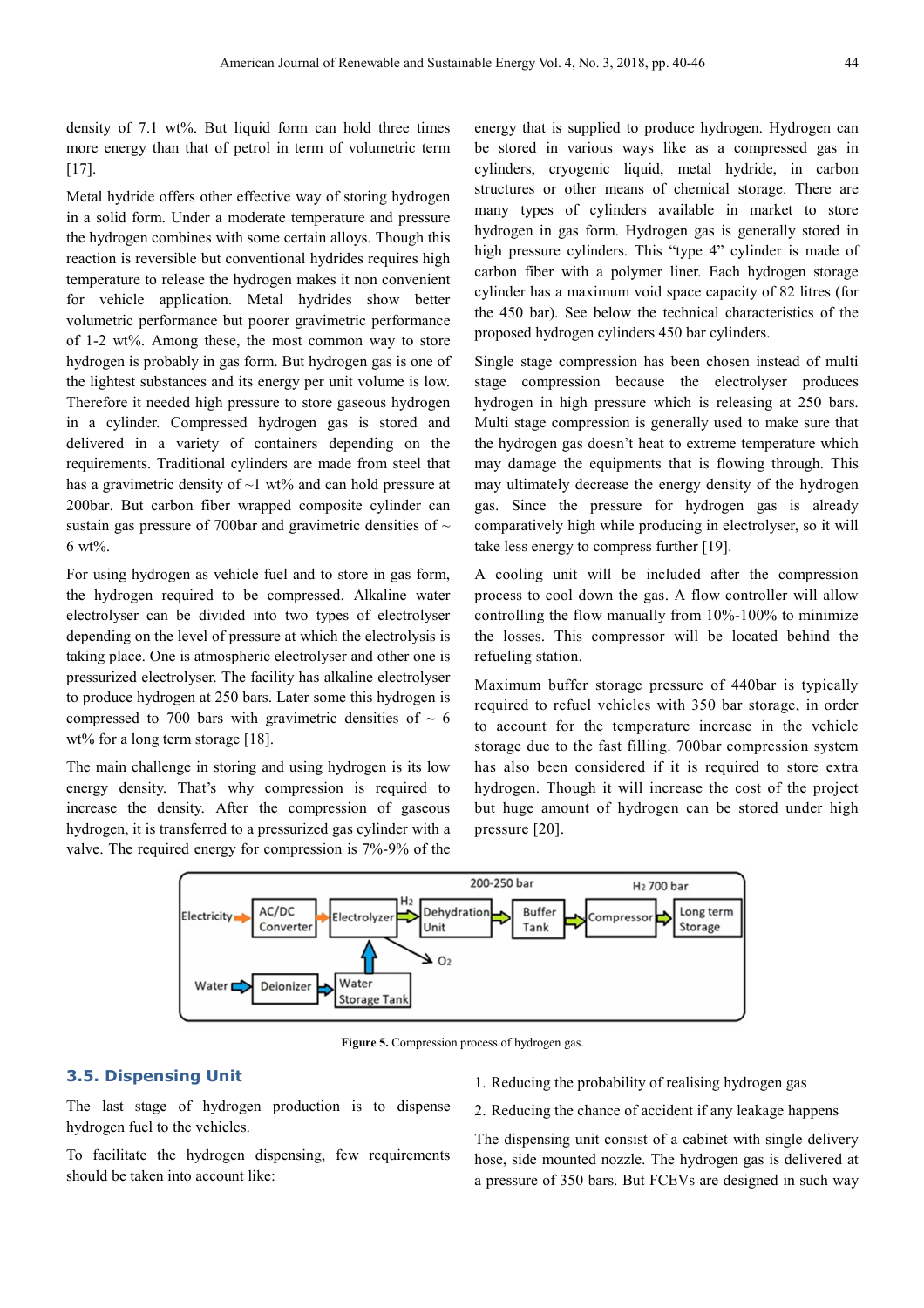that it can accept both 350 bars and 700 bar pressure. High pressure provides greater range. The refuelling process involves in transferring gas at high pressure [21].

A safety interlock is an important component of the dispensing facility. The system must be designed in such a way that it can shut down to prevent over filling or in the event of an accidental release. A construction permit is required which will define the construction condition and an operating permit is issued to allow the facility to operate in a safety mood.

This project is designed not only for producing hydrogen commercially but also includes pump station for refueling buses. The refueling station dispenses hydrogen at 350 bars to the vehicles.

The hydrogen fuel-cell vehicles tanks are measured in kilograms. A typical car can hold 3-5 kg of hydrogen where as a bus can hold up to 40kg hydrogen. The averagehydrogen price is around \$13.99 per kg for 700 bar fueling system [22].

## **4. Calculation**

#### **4.1. Energy Production**

Each of this bus can hold up to 40 kg of hydrogen fuel and can run a distance of 260 miles. Therefore each bus can run 6.5 miles in 1 kg of hydrogen [23].

Wind turbine rating  $= 3MW = 3000$  kWh energy in each hour

For a wind farm, it is also required to consider the capacity factor. Now if we consider the capacity factor around 30% for the wind turbine in Cardiff, then the energy production will be  $= 0.3*3000$  kWh  $= 900$  kWh per hour. If the turbine runs around 20 hours /day, then total energy per day  $= (20 \text{ hr})$  $x$  900 kWh) = 18 MWh/day. So, the annual production will be 6.57 GWh.

Now if electrolyzer takes 800 kWh in each hour to produce hydrogen, then,  $\{800 \text{ kWh} / (4.4 \text{ kWh} / \text{N} \cdot \text{m}^3 \text{ h}_2)\} = 181.8$ N.m<sup>3</sup> h<sub>2</sub> / hr = 16 kg h<sub>2</sub> /hr (4.4 kWh energy needed to produce  $1 \text{ N.m}^3 \text{ h2}$ ).

i.e. 1 N.m<sup>3</sup> h<sub>2</sub>/hr = 0.089 kg h<sub>2</sub>/hr.

The Capacity range per unit for the electrolyser is  $151 - 300$  $N.m^3 h_2$ .

If the electrolyzer runs 20 hour a day then, total production /  $day = 16$  kg/hr x 20 hr = 323 kg h<sub>2</sub>

So, ultimately out of 20 MWh energy, electrolyzer will use  $=$ 800kWh x  $20 = 16$  MWh energy /day.

The energy needed for compression, storage, and dispensing at the fuelling station is estimated to be 2.2 kWh/kg =  $323$  kg x 2.2 kWh/kg= 0.71 MWh / day

So, (18 MWh – 16 MWh - 0.71 MWh) = 1.3 MWh energy /day is excessive for other tasks / export to grid. So annually 1.3 MWh x 365 days= around 470 MWh energy can be exported to grid.

#### **4.2. Carbon Saving**

This project will contribute in carbon saving in two ways. In the first place, wind plant will save lot of carbon emission to the environments. The amount can be estimated. From the table of Specific  $CO_2$  Emission (kg $CO_2/kWh$ ), it is found that the conversion factor for each kWh produced from coal base power station is  $0.34$  kg CO<sub>2</sub> [24].

> Carbon saving  $=$  (total generation KWh from the system\*value of  $CO<sub>2</sub>$  Emission/kWh)  $= 6570000$  kWh  $* 0.34$  kgCO<sub>2</sub>/kWh  $= 2233800 \text{ kgCO}_2$  $= 2233.8$  ton CO<sub>2</sub>

The lastly as hydrogen bus has been used for transportation, therefore lot of carbon will be saved as well. From the experiment it is found that diesel fuel release  $2.68 \text{ kg of } CO<sub>2</sub>$ from each litre. From the project target it is calculated that total around 300 kg hydrogen fuel is required on a daily basis [25].

So, the carbon saving, = total annual hydrogen fuel burnt from bus x value of  $CO<sub>2</sub>$  Emission/litre

> $= (300*365) \times 2.68$  $= 293.4$  ton  $CO<sub>2</sub>$

So, annually this project can save up to approximately 3000 ton CO<sub>2</sub> emission from being released into the environment.

### **5. Conclusion**

It can be said that hydrogen is one of the efficient and promising energies carried for both stationary and vehicle application. Hydrogen-powered vehicles offer many operating advantages. They are 25% more fuel efficient compared to gasoline-fuelled internal combustion engine (ICE). With very few costs and technical issues limiting commercialization and deployment, hydrogen-powered vehicles can help create the demand needed to support the development of a hydrogen refuelling infrastructure. This research also helps to achieve towards the zero-emission target. Hydrogen can be produced from a wide variety of renewable resources such as solar, wind, and biomass. Processes of producing hydrogen from a renewable source not only help to save carbon emission but also reduce the dependency on fossil fuels.